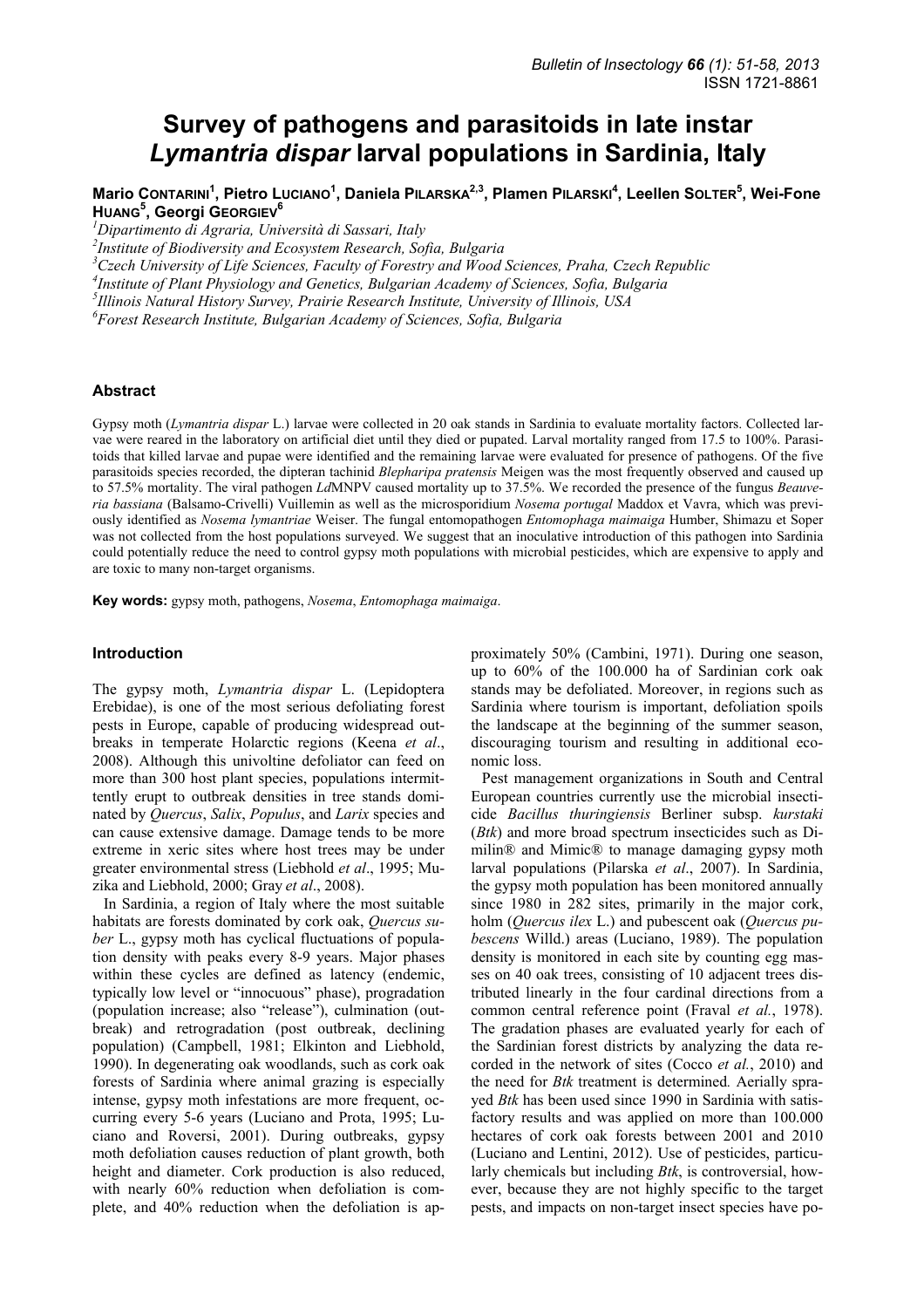tentially negative effects on forest ecosystem biodiversity (Miller, 1990; Sample *et al*., 1996; Luciano and Lentini, 1999; Boulton, 2004; Boulton *et al*., 2007.). Previous research on natural enemies of the Sardinian gypsy moth focused on parasitoids (Delrio *et al*., 1978; Luciano *et al*., 1982; Luciano and Prota, 1982b; 1984; 1986) but only a few studies on *L. dispar* larval pathogens in Sardinia have been conducted. In the late 1970s, Purrini and Skatulla (1978) surveyed for *L. dispar* multicapsid nuclear polyhedrosis virus (*Ld*MNPV) and microsporidia in cork oak stands in Orune (Nuoro Prov-



**Figure 1.** Map of North Central Sardinia with marked distribution of cork oak forests; numbers indicate the position of the study localities. Circled numbers refer to sites where gypsy moth larvae were collected in both years of study. Sites 17 and 18 are holm oak stands.

ince), and during the same time period, a *Nosema* sp. microsporidium was reported from the same forest sites (Luciano *et al*., 1982).

The aim of the present study was to document the current natural enemy complex of gypsy moth in Sardinia after 10 years of treatments with *Btk,* with a focus on determining whether the Asian fungal entomopathogen *Entomophaga maimaiga* Humber, Shimazu et Soper (Entomophtorales Entomophtoraceae) has spread to Italy, and specifically to Sardinia. This pathogen was originally described from Asian gypsy moth populations in Japan and now is well established in the USA. It was also recently established in Bulgaria where it was introduced at the end of 20<sup>th</sup> Century (Hajek, 1999; Pilarska *et al.*, 2000; 2006; 2007; Georgiev *et al*., 2010). Because this pathogen is virulent and very host specific, and can cause epizootics in low density gypsy moth populations (reviewed by Solter and Hajek, 2009), there is considerable interest in its potential application for biological control (Hajek *et al*., 2000).

# **Materials and methods**

# Experimental sites

We monitored 15 sites in 2010 and 11 sites in 2011. Of these, 6 sites were monitored in both years. The cork oak stands were located in north central Sardinia, in the provinces of Nuoro (NU), Sassari (SS), Oristano (OR) and Olbia-Tempio (OT) (figure 1). Two sites were established in holm oak stands on Mount Ortobene (Nuoro I and II). Geographical coordinates were recorded for each site (table 1). Data recorded in the network of egg mass density monitoring sites showed that the gypsy moth population in Sardinian *Quercus* forests was generally in retrogradation or latency phase in 2010 and 2011, and no *Btk* treatments were necessary during that period.

**Table 1.** Localities, GPS coordinates and gypsy moth egg mass densities for Sardinian study sites in 2010 and 2011.

| <b>Sites</b>   |                      | Geographical coordinates     | No. of egg masses on 40 cork oaks |          |  |
|----------------|----------------------|------------------------------|-----------------------------------|----------|--|
|                |                      |                              | 2010                              | 2011     |  |
|                | Calangianus (OT)     | 40°56'13.62 N, 09°12'41.90 E | $\theta$                          |          |  |
| $\overline{2}$ | Chiaramonti I (SS)   | 40°45'30.91 N, 08°50'51.41 E | 43                                |          |  |
| $\mathfrak{Z}$ | Chiaramonti II(SS)   | 40°43'50.88 N, 08°49'23.52 E |                                   |          |  |
| 4              | Chiaramonti III (SS) | 40°42'39.42 N, 08°47'54.43 E |                                   | 12       |  |
| 5              | Chiaramonti IV (SS)  | 40°42'29.25 N, 08°48'01.34 E | 21                                |          |  |
| 6              | Ardara I (SS)        | 40°37'58.22 N, 08°49'32.04 E | 16                                |          |  |
| 7              | Ardara II (SS)       | 40°36'43.02 N, 08°48'31.26 E |                                   | 12       |  |
| 8              | Siligo (SS)          | 40°35'56.26 N, 08°46'47.26 E | $\Omega$                          | 3        |  |
| 9              | Giave (SS)           | 40°29'22.58 N, 08°37'45.17 E | 17                                | 8        |  |
| 10             | Montresta (OR)       | 40°23'28.85 N, 08°28'48.36 E |                                   | 18       |  |
| 11             | Bultei (SS)          | 40°27'36.31 N, 09°06'52.73 E |                                   | 15       |  |
| 12             | Bottidda (SS)        | 40°22'17.69 N, 09°03'18.04 E | 6                                 |          |  |
| 13             | Illorai (SS)         | 40°19'11.99 N, 09°01'27.01 E | $\mathbf{0}$                      | $\theta$ |  |
| 14             | Bortigali (NU)       | 40°16'35.71 N, 08°51'30.37 E | 0                                 | 0        |  |
| 15             | Oniferi (NU)         | 40°19′00.64 N, 09°10′35.31 E | 18                                | 7        |  |
| 16             | Orani (NU)           | 40°18'17.75 N, 09°12'26.57 E | 10                                |          |  |
| 17             | Nuoro I (NU)         | 40°19'31.00 N, 09°21'29.00 E | 5                                 |          |  |
| 18             | Nuoro II (NU)        | 40°19'28.00 N, 09°21'33.00 E | 8                                 |          |  |
| 19             | Ovodda (NU)          | 40°05'51.70 N, 09°10'26.00 E | 10                                |          |  |
| 20             | Abbasanta (OR)       | 40°08'12.39 N, 08°47'50.31 E | 4                                 |          |  |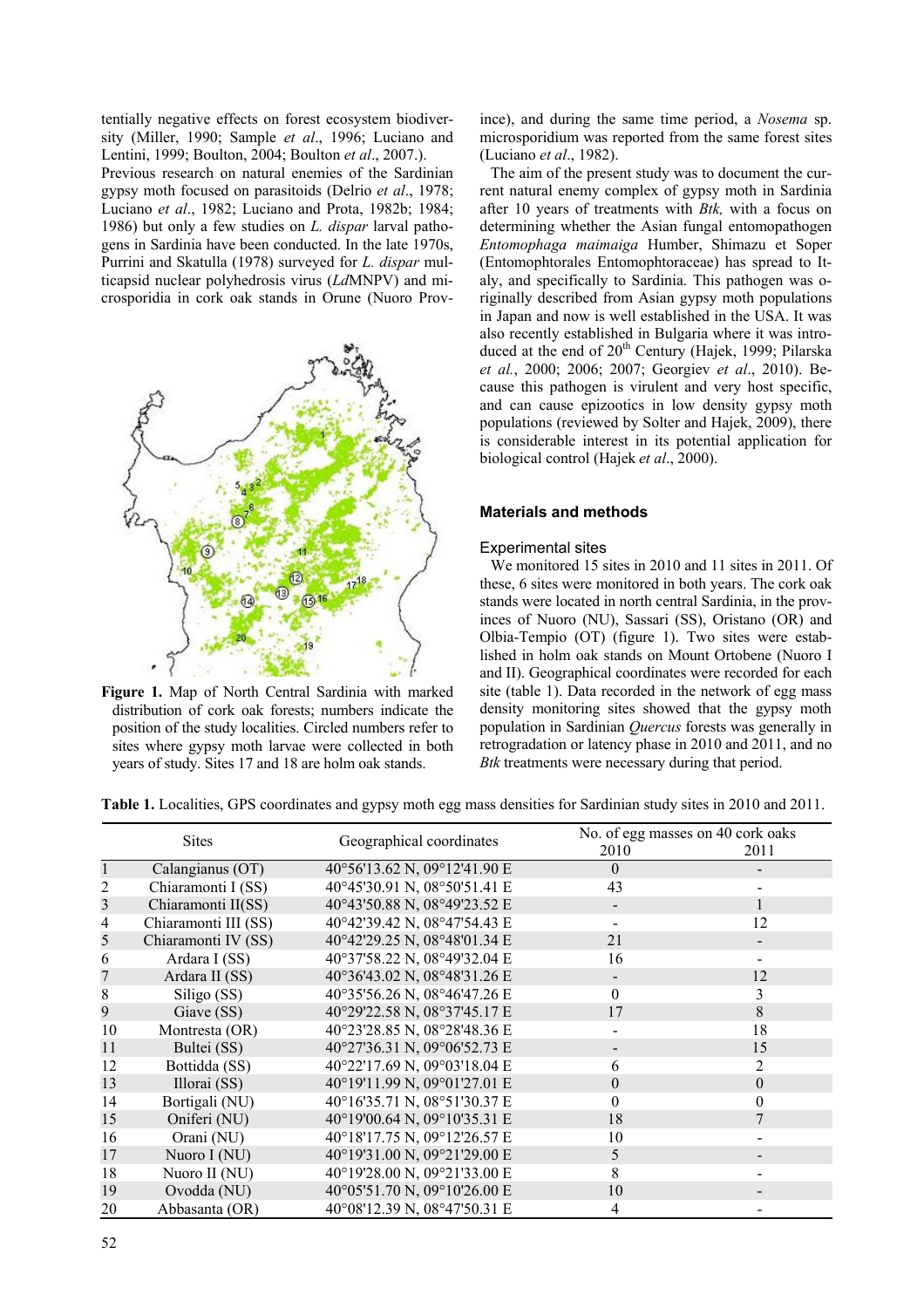#### Larval sampling and rearing

Forty  $3<sup>rd</sup>$  to  $5<sup>th</sup>$  instar gypsy moth larvae were collected per site. One collection was made per site each year, from May 21 to June 17, 2010, and from May 26 to June 1, 2011. Larvae were collected by beating randomly selected branches of oak trees onto an  $80 \text{ cm}^2$  white sheet. A total of 600 larvae were collected in 2010 and 440 in 2011.

Larvae were reared individually on commercial meridic diet (Southland Products, Inc.) (Bell *et al.*, 1981; Solari *et al.*, 2002) in 100-ml cups at  $23 \pm 2$  °C, 16 h light/8 h dark until they died or pupated. They were checked daily for mortality and, if not killed by parasitoids, were held individually for 10 days post-mortem in a sterile Petri dish with moist filter paper to allow formation of mycelia or resting spores, and then were stored at 4 ºC in a household refrigerator.

#### Pathogen and parasitoid collection and analysis

Each dead larva was individually dissected and observed under light microscopy at magnification  $100 \times$ and 400× for the presence of pathogens or parasitoids. Larvae that pupated were held at the same temperature and light conditions to evaluate the presence of parasitoids. We identified the parasitoids using published keys (Sabrosky and Reardon, 1976; Marsh, 1979; Simons *et al*., 1979).

When microsporidian spores were observed, smears were made on glass slides and stained with Giemsa. For molecular characterization, microsporidian DNA was sequenced using published PCR techniques, briefly described as follows. DNA was extracted from the spores using the Chelex method (Cordes *et al*., 2012). The ITS region of the DNA was amplified by PCR using primers HG4f (Gatehouse and Malone, 1998) and 580r (Baker *et al*., 1994). Platinum® Taq (Invitrogen) was used for PCR following the manufacturer's instructions using a standard 3-step PCR with an annealing temperature of 55 °C. The PCR product was sequenced using the same primers. The sequence was compared with known NBCI GenBank SSU-rDNA sequences of *Nosema* isolates from gypsy moth using ClustalX.

The presence of filamentous fungi was determined using the Biolog System (Biolog Inc., Hayward, CA, USA) and Filamentous Fungi Microplate. The Biolog System with GEN III Microplate was used to evaluate bacteria we detected in the larvae when we could not ascertain the cause of death.

#### Statistical analysis

The data (tables 2, 3 and 4) were analyzed by one-way ANOVA using SPSS software (IBM) to determine differences in mortality factors affecting gypsy moth larvae among sites and years.

| Table 2. Percent mortality of gypsy moth larvae collected in study sites in Sardinia, Italy in 2010 and 2011. $N = 40$ |  |  |
|------------------------------------------------------------------------------------------------------------------------|--|--|
| larvae collected in each site.                                                                                         |  |  |

| Site            | Year | Parasitoids      | Mortality<br>Pathogens | Unknown          | Total mortality  |
|-----------------|------|------------------|------------------------|------------------|------------------|
|                 |      | $\frac{0}{0}$    | $\frac{0}{0}$          | $\frac{0}{0}$    | $\frac{0}{0}$    |
| Calangianus     | 2010 | 10.0             | 27.5                   | 35.0             | 72.5             |
| Chiaramonti I   | 2010 | 27.5             | 2.5                    | 15.0             | 45.0             |
| Chiaramonti II  | 2011 | 60.0             | 2.5                    | 20.0             | 82.5             |
| Chiaramonti III | 2011 | 57.5             | $\mathbf{0}$           | 17.5             | 75.0             |
| Chiaramonti IV  | 2010 | 50.0             | 2.5                    | 17.5             | 70.0             |
| Ardara I        | 2010 | 32.5             | $\boldsymbol{0}$       | 22.5             | 55.0             |
| Ardara II       | 2011 | 35.0             | 2.5                    | 12.5             | 50.0             |
|                 | 2010 | 52.5             | 10.0                   | 27.5             | 90.0             |
| Siligo          | 2011 | 62.5             | 7.5                    | 5.0              | 75.0             |
| Giave           | 2010 | 7.5              | 5.0                    | 22.5             | 35.0             |
|                 | 2011 | 62.5             | 2.5                    | 15.0             | 80.0             |
| Montresta       | 2011 | 40.0             | $\boldsymbol{0}$       | 27.5             | 67.5             |
| <b>Bultei</b>   | 2011 | 12.5             | $\boldsymbol{0}$       | 37.5             | 50.0             |
| Bottidda        | 2010 | 10.0             | 2.5                    | 72.5             | 85.0             |
|                 | 2011 | 15.0             | 2.5                    | 12.5             | 30.0             |
| Illorai         | 2010 | $\boldsymbol{0}$ | 22.5                   | 37.5             | 60.0             |
|                 | 2011 | 25.0             | 2.5                    | 65.0             | 92.5             |
|                 | 2010 | 30.0             | 7.5                    | 40.0             | 77.5             |
| Bortigali       | 2011 | 2.5              | 2.5                    | 25.0             | 30.0             |
| Oniferi         | 2010 | $\boldsymbol{0}$ | 12.5                   | 82.5             | 95.0             |
|                 | 2011 | 5.0              | 2.5                    | 10.0             | 17.5             |
| Orani           | 2010 | 25.0             | 40.0                   | 30.0             | 95.0             |
| Nuoro I         | 2010 | 85.0             | 10.0                   | 5.0              | 100.0            |
| Nuoro II        | 2010 | 75.0             | 5.0                    | 7.5              | 87.5             |
| Ovodda          | 2010 | 32.5             | 37.5                   | 7.5              | 77.5             |
| Abbasanta       | 2010 | 7.5              | 5.0                    | 80.0             | 92.5             |
| $Mean \pm SE$   |      | $31.63 \pm 4.86$ | $8.26 \pm 2.18$        | $28.84 \pm 4.43$ | $68.75 \pm 4.54$ |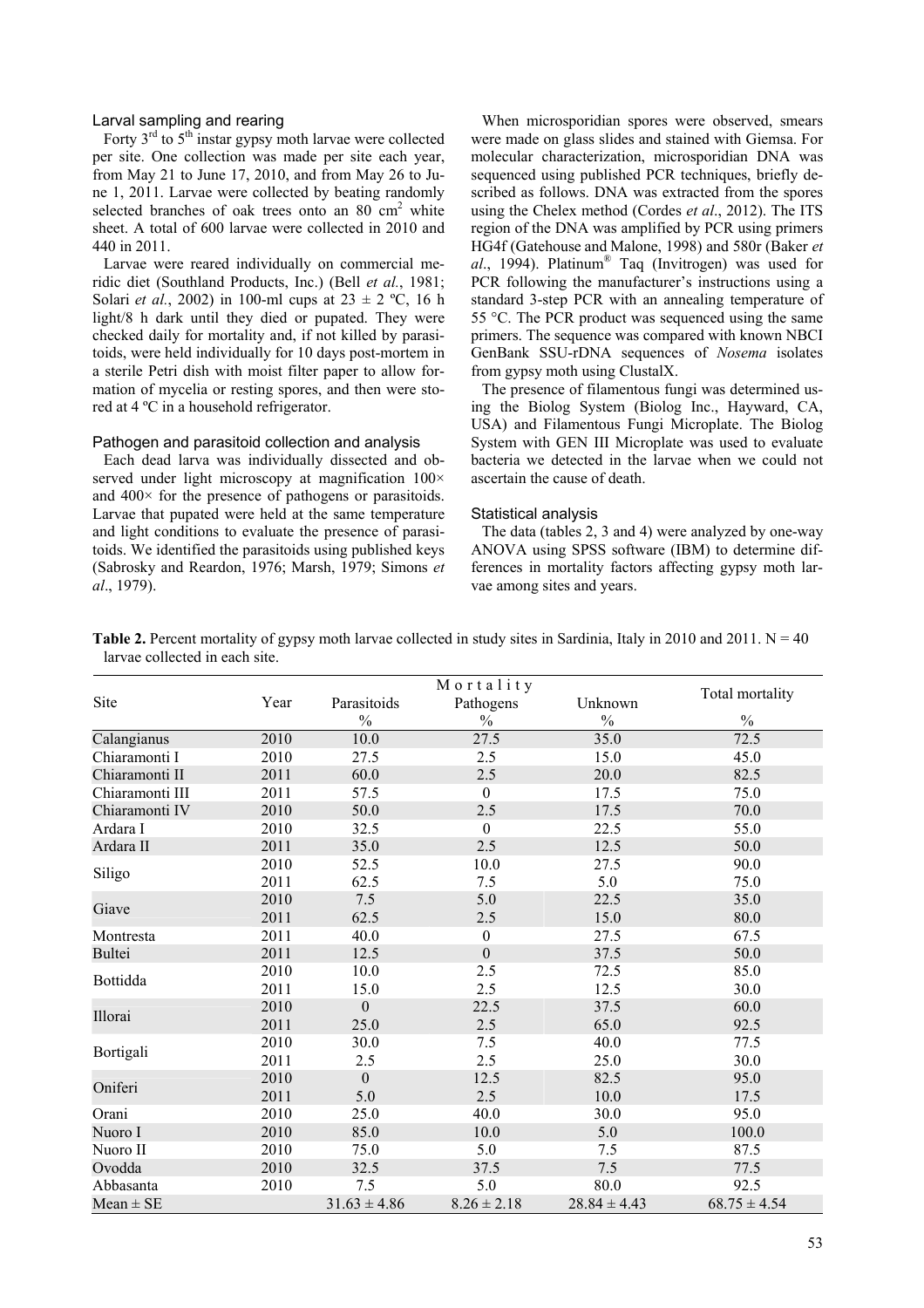#### **Results and discussion**

Total mortality rates of gypsy moth larvae collected from the Sardinian sites were variable among sites, ranging from 17.5% recorded in larvae collected in Oniferi in 2011 to 100% in Nuoro I in 2010 (table 2). Mortality was high in three sites in 2010 (85% in Bottidda, 92.5% in Abbasanta, 95% in Oniferi) and in one site in 2011 (92.5% in Illorai) but, unfortunately, we were not able to determine the mortality factor(s). Transfer of the larvae to the laboratory and transition to meridic diet could have resulted in stress and the high mortality we observed. Opportunistic bacteria, including *Enterococcus mundtii* and *Enterococcus casseliflavus*  were identified in some of the dead larvae using Biolog.

#### Statistical analysis

Because of the small number of samples, collection sites in each province were grouped to represent four collection areas. There was no significant difference in overall mortality among sites or in total mortality caused by parasitoids or unknown factors, but total mortality due to pathogens was significantly different among areas ( $P = 0.013$ , collection year used as cofactor in the one-way ANOVA). Overall mortality and total mortality due to parasitoids and unknown factors is not significantly different between years, but total mortality due to pathogens was significantly different between years ( $P = 0.034$ , collection site as a cofactor). There was no significant difference in host mortality caused by each parasitoid species in different years or collection areas. Only mortality due to *Nosema portugal* Maddox et Vavra (Microsporidia Nosematidae) was significantly different among areas (P<0.01). Although a two-season collection is not sufficient to draw conclusions about correlations between pathogen and collection year, ANOVA analysis showed *Ld*MNPV mortality to be significantly higher in 2010 ( $P = 0.021$ ), and found no difference in *N. portugal* mortality between collection years ( $P = 0.092$ ).

# Mortality due to parasitoids

Mortality due to parasitization by Diptera and Hymenoptera is presented in table 3. The data refer to ap-

**Table 3.** Parasitoids and percent parasitism of each species in gypsy moth larvae collected in Sardinia, Italy (parasitism of pupated larvae is reported in brackets).

| Percentage<br>of parasitized larvae |      |                           |                                 |                            |                                                                                                   |                      |                                  |                                          |                     |
|-------------------------------------|------|---------------------------|---------------------------------|----------------------------|---------------------------------------------------------------------------------------------------|----------------------|----------------------------------|------------------------------------------|---------------------|
| Site                                | Year | melanoscelus<br>Apanteles | Phobocampe<br>unicincta         | Parasetigena<br>silvestris | Blepharipa<br>pratensis                                                                           | larvarum<br>Exorista | pratensis<br>P. silvestris<br>B. | E. larvarum<br>B. pratensis<br>pratensis | Total<br>parasitism |
|                                     |      | $\frac{0}{0}$             | $\frac{0}{0}$                   | $\frac{0}{0}$              | $\frac{0}{0}$                                                                                     | $\frac{0}{0}$        | $\frac{0}{0}$                    | $\frac{0}{0}$                            | $\frac{0}{0}$       |
| Calangianus                         | 2010 | 5.0                       | 5.0                             | $\mathbf{0}$               | $\mathbf{0}$                                                                                      | $\mathbf{0}$         | $\boldsymbol{0}$                 | $\mathbf{0}$                             | 10.0                |
| Chiaramonti I                       | 2010 | 2.5                       | $\boldsymbol{0}$                | $\boldsymbol{0}$           | 25.0(22.5)                                                                                        | $\boldsymbol{0}$     | $\boldsymbol{0}$                 | $\boldsymbol{0}$                         | 27.5                |
| Chiaramonti II                      | 2011 | $\boldsymbol{0}$          | $\boldsymbol{0}$                | 2.5                        | 57.5(42.5)                                                                                        | $\boldsymbol{0}$     | $\boldsymbol{0}$                 | $\boldsymbol{0}$                         | 60.0                |
| Chiaramonti III                     | 2011 | $\boldsymbol{0}$          | $\boldsymbol{0}$                | 5                          | 50.0(45.0)                                                                                        | $\boldsymbol{0}$     | 2.5                              | $\boldsymbol{0}$                         | 57.5                |
| Chiaramonti IV                      | 2010 | $\boldsymbol{0}$          | $\boldsymbol{0}$                | 2.5                        | 47.5(37.5)                                                                                        | $\boldsymbol{0}$     | $\boldsymbol{0}$                 | $\boldsymbol{0}$                         | 50.0                |
| Ardara I                            | 2010 | 15.0                      | $\boldsymbol{0}$                | $\boldsymbol{0}$           | 17.5(17.5)                                                                                        | $\boldsymbol{0}$     | $\boldsymbol{0}$                 | $\boldsymbol{0}$                         | 32.5                |
| Ardara II                           | 2011 | $\boldsymbol{0}$          | $\boldsymbol{0}$                | 20.0(2.5)                  | 12.5(10.0)                                                                                        | $\mathbf{0}$         | 2.5                              | $\boldsymbol{0}$                         | 35.0                |
| Siligo                              | 2010 | $\boldsymbol{0}$          | $\boldsymbol{0}$                | 27.5                       | 20.0(5.0)                                                                                         | $\boldsymbol{0}$     | 5                                | $\boldsymbol{0}$                         | 52.5                |
|                                     | 2011 | $\boldsymbol{0}$          | $\boldsymbol{0}$                | 42.5(2.5)                  | 17.5(17.5)                                                                                        | $\boldsymbol{0}$     | 2.5                              | $\boldsymbol{0}$                         | 62.5                |
| Giave                               | 2010 | 2.5                       | $\boldsymbol{0}$                | $\overline{0}$             | 5.0(5.0)                                                                                          | $\boldsymbol{0}$     | $\boldsymbol{0}$                 | $\boldsymbol{0}$                         | 7.5                 |
|                                     | 2011 | $\boldsymbol{0}$          | $\boldsymbol{0}$                | 12.5                       | 50.0(40.0)                                                                                        | $\boldsymbol{0}$     | $\boldsymbol{0}$                 | $\boldsymbol{0}$                         | 62.5                |
| Montresta                           | 2011 | $\boldsymbol{0}$          | $\boldsymbol{0}$                | 7.5                        | 32.5(27.5)                                                                                        | $\boldsymbol{0}$     | $\boldsymbol{0}$                 | $\boldsymbol{0}$                         | 40.0                |
| <b>Bultei</b>                       | 2011 | $\mathbf{0}$              | $\boldsymbol{0}$                | $\mathbf{0}$               | 12.5(10.0)                                                                                        | $\mathbf{0}$         | $\boldsymbol{0}$                 | $\boldsymbol{0}$                         | 12.5                |
| Bottidda                            | 2010 | 5.0                       | $\boldsymbol{0}$                | $\boldsymbol{0}$           | 2.5(2.5)                                                                                          | 2.5(2.5)             | $\boldsymbol{0}$                 | $\boldsymbol{0}$                         | 10.0                |
|                                     | 2011 | $\boldsymbol{0}$          | $\boldsymbol{0}$                | 12.5                       | 2.5(2.5)                                                                                          | $\boldsymbol{0}$     | $\boldsymbol{0}$                 | $\boldsymbol{0}$                         | 15.0                |
| Illorai                             | 2010 | $\boldsymbol{0}$          | $\boldsymbol{0}$                | $\boldsymbol{0}$           | $\boldsymbol{0}$                                                                                  | $\boldsymbol{0}$     | $\boldsymbol{0}$                 | $\boldsymbol{0}$                         | $\boldsymbol{0}$    |
|                                     | 2011 | $\mathbf{0}$              | $\boldsymbol{0}$                | 25.0                       | $\boldsymbol{0}$                                                                                  | $\mathbf{0}$         | $\boldsymbol{0}$                 | $\mathbf{0}$                             | 25.0                |
| Bortigali                           | 2010 | $\boldsymbol{0}$          | $\boldsymbol{0}$                | 2.5                        | 22.5(15.0)                                                                                        | $\boldsymbol{0}$     | 5                                | $\boldsymbol{0}$                         | 30.0                |
|                                     | 2011 | $\boldsymbol{0}$          | $\boldsymbol{0}$                | $\boldsymbol{0}$           | 2.5(2.5)                                                                                          | $\boldsymbol{0}$     | $\boldsymbol{0}$                 | $\boldsymbol{0}$                         | 2.5                 |
| Oniferi                             | 2010 | $\boldsymbol{0}$          | $\boldsymbol{0}$                | $\boldsymbol{0}$           | $\theta$                                                                                          | $\mathbf{0}$         | $\boldsymbol{0}$                 | $\boldsymbol{0}$                         | $\mathbf{0}$        |
|                                     | 2011 | $\boldsymbol{0}$          | $\boldsymbol{0}$                | $\boldsymbol{0}$           | 5.0(2.5)                                                                                          | $\mathbf{0}$         | $\boldsymbol{0}$                 | $\mathbf{0}$                             | 5.0                 |
| Orani                               | 2010 | $\boldsymbol{0}$          | $\boldsymbol{0}$                | $\boldsymbol{0}$           | 20.0(17.5)                                                                                        | 2.5                  | $\boldsymbol{0}$                 | 2.5                                      | 25.0                |
| Nuoro I                             | 2010 | $\boldsymbol{0}$          | $\boldsymbol{0}$                | 40.0                       | 22.5(17.5)                                                                                        | $\boldsymbol{0}$     | 22.5                             | $\mathbf{0}$                             | 85.0                |
| Nuoro II                            | 2010 | $\boldsymbol{0}$          | $\boldsymbol{0}$                | 25.0                       | 40.0(27.5)                                                                                        | $\boldsymbol{0}$     | 10.0                             | $\boldsymbol{0}$                         | 75.0                |
| Ovodda                              | 2010 | 2.5                       | $\boldsymbol{0}$                | $\boldsymbol{0}$           | 25.0(25.0)                                                                                        | 5.0                  | $\boldsymbol{0}$                 | $\boldsymbol{0}$                         | 32.5                |
| Abbasanta                           | 2010 | 2.5                       | $\boldsymbol{0}$                | 2.5                        | 2.5                                                                                               | $\theta$             | $\boldsymbol{0}$                 | $\theta$                                 | 7.5                 |
| $Mean \pm SE$                       |      |                           | $1.34 \pm 0.62$ $0.19 \pm 0.19$ |                            | $8.75 \pm 2.55$ $18.94 \pm 3.49$ $0.38 \pm 0.22$ $1.92 \pm 0.94$ $0.09 \pm 0.09$ $31.63 \pm 4.86$ |                      |                                  |                                          |                     |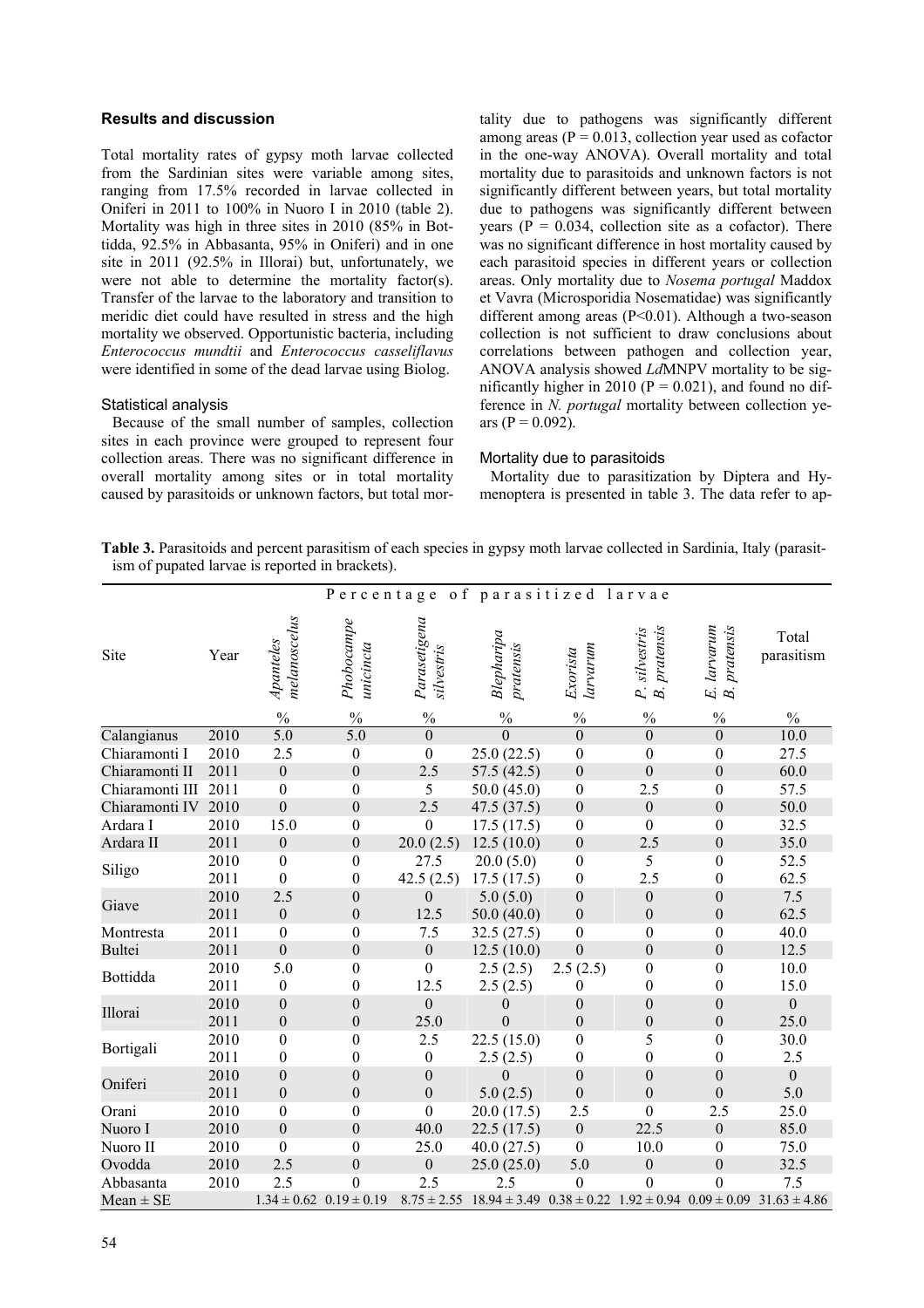parent parasitism because emergence of parasitoids is, in part, affected by death of the hosts caused by diseases and other stresses (Herard *et al.*, 1979; Luciano and Prota, 1986). We identified the following parasitoids during the two years of study: *Apanteles melanoscelus* (Ratzeburg) (= *Cotesia melanoscelus*) (Hymenoptera Braconidae), *Phobocampe unicincta* Gravenhorst (Hymenoptera Ichneumonidae), *Parasetigena silvestris* Robineau-Desvoidy, *Blepharipa pratensis* Meigen and *Exorista larvarum* L. (Diptera Tachinidae). Overall parasitoid mortality ranged from 0% in the Illorai and Oniferi sites in 2010 to 85% observed in Nuoro I in 2010. Parasitism rates were also particularly high in samples collected in the holm oak stand in Nuoro II (75%) and in the Giave and Siligo cork oak stands in 2011 (62.5%). As documented in previous studies (Luciano and Prota, 1981), the oligophagous dipteran tachinids *P. silvestris* and *B. pratensis* were the most commonly recovered larval parasitoids of gypsy moth in Sardinia, especially during a retrogradation phase of the population.

The univoltine tachinid *B. pratensis,* which oviposits microtype eggs on foliage (Ticehurst *et al.*, 1978), has a cycle that is synchronized with the gypsy moth host larvae and causes greatest mortality when host population densities are in retrogradation (Luciano and Prota, 1986). *B. pratensis* parasitism was greatest in Chiaramonti II site, where mortality was 57.5% (table 3), confirming reports of previous studies conducted in Sardinia (Luciano and Prota, 1986) and in other European areas (Sisojevic, 1970).

*P. silvestris* is an effective univoltine tachinid that oviposits its eggs on the host exoskeleton posterior to the head capsule (Ticehurst *et al.*, 1978). In previous studies in Sardinia, it was recovered from only a few specimens and always when the gypsy moth population density was declining or in latency (Luciano and Prota, 1986). In our 2-year study, remarkable numbers of this tachinid were recorded. Mortality was 42.5% at the Siligo site in 2011, similar to the results of studies conducted in central Europe and former-Yugoslavia (Sisojevic, 1970; Fuester *et al*., 1981). In addition, in Nuoro I, we observed 40% mortality caused by *P. silvestris*, to which can be added 22.5% mortality due to multiple parasitism by *P. silvestris* and *B. pratensis* (table 3).

Superparasitism was observed in seven sites in both years of study. In 2010, 25 larvae were superparasitized (4.16% of the 600 collected larvae), 13 by *B. pratensis*, 11 by *P. silvestris* and 1 by *E. larvarum*. In 2011, 5 larvae were superparasitized by *B. pratensis* and 7 by *P. silvestris* (a total of 2.72% of the 440 collected larvae). Two individual larvae of *B. pratensis* were always obtained from each superparasitized host, as were two *E. larvarum* larvae*,* while four larvae of *P. silvestris* were recorded. These superparasitism rates were  $3 \times$  lower than previous reports from Sardinian gypsy moth populations in progradation and culmination phases (Luciano and Prota, 1982a), and about  $4 \times$  or  $5 \times$  lower than those recorded for *B. pratensis* and *P. silvestris* in Pennsylvania in 1977 during a retrogradation phase of the gypsy moth population (Ticehurst *et al*., 1978). These values may be underestimated due to early host mortality cau-

sed by pathogens or other causes, which in 9 sites was approximately 50% (table 2). The greatest rate of superparasitism (12.5%) was recorded in Nuoro I and II sites where total parasitoid emergence was higher (to 85%) and mortality due to pathogens and unknown causes reached nearly 15% (table 2).

The parasitism rates of other parasitoid species recorded in this study were much lower, although the bivoltine *A. melanoscelus* caused 15% mortality in the Ardara I site, corroborating data previously recorded in Sardinia (Luciano and Prota, 1986) and in some parts of USA, where the highest levels of mortality were associated with sparse host densities, in the retrogradation phase (Ticehurst *et al*., 1978).

# Mortality due to pathogens

Mortality caused by pathogens also varied, ranging from 0% in Ardara I to 40% in Orani in 2010. In 2011, the percentage of dead larvae that contained observable pathogens was lower than in 2010, and ranged from 0% (three locations) to 7.5% (Siligo) (table 2).

The fungus *Beauveria bassiana* (Balsamo-Crivelli) Vuillemin (Deuteromycotina Hyphomycetes) was reported in 8 sites in 2010 and 7 sites in 2011, with prevalence 0-7.5%, except for the Illorai site where, during the 2010 season, the prevalence was 17.5% (table 4).

Prevalence of *Ld*MNPV was relatively high only in the Ovodda and Orani sites where we recorded a prevalence of 32.5% and 37.5%, respectively. *Ld*MNPV was not detected in any larvae collected in 2011 (table 4).

The microsporidium *N. portugal* was observed in 8 of 15 sites in 2010 and 1 site in the 2011. Prevalence ranged from 0 to 2.5% except in the Calangianus site where we recorded a prevalence of 27.5% (table 4). The SSU-rDNA sequence of this microsporidium was identical with that of *N. portugal* (Maddox *et al*., 1999). Described from gypsy moth larvae collected in Portugal (Jeffords *et al*., 1987), *N. portugal* is closely related to *Nosema lymantriae* Weiser described from the East Central European region (Maddox *et al*., 1999) and may be a genetic variation of that species (L. Solter and W-F. Huang, unpublished molecular data).

Purrini and Skatulla (1978) reported that in two years of study, 1976 and 1977, conducted in municipality of Orune (Nuoro Province), the prevalence of the microsporidium that they identified as *N. lymantriae* was very high, especially in 1977 when the prevalence was about 60%. They also reported the prevalence of *Ld*MNPV in the same area to be 1.2-10%.

#### *Entomophaga maimaiga*

No gypsy moth larvae collected and reared during the 2010 and 2011 seasons were infected with *E. maimaiga* and we suggest that preliminary studies be conducted before an introduction program is initiated. The complex of gypsy moth natural enemies in Sardinia has a significant impact when the host population density is in culmination and retrogradation phases but effectiveness is reduced during the years of latency and progradation (Luciano and Prota, 1981; 1986). In many sites where it has been introduced, *E. maimaiga* appears to be contributing to a lower gypsy moth population density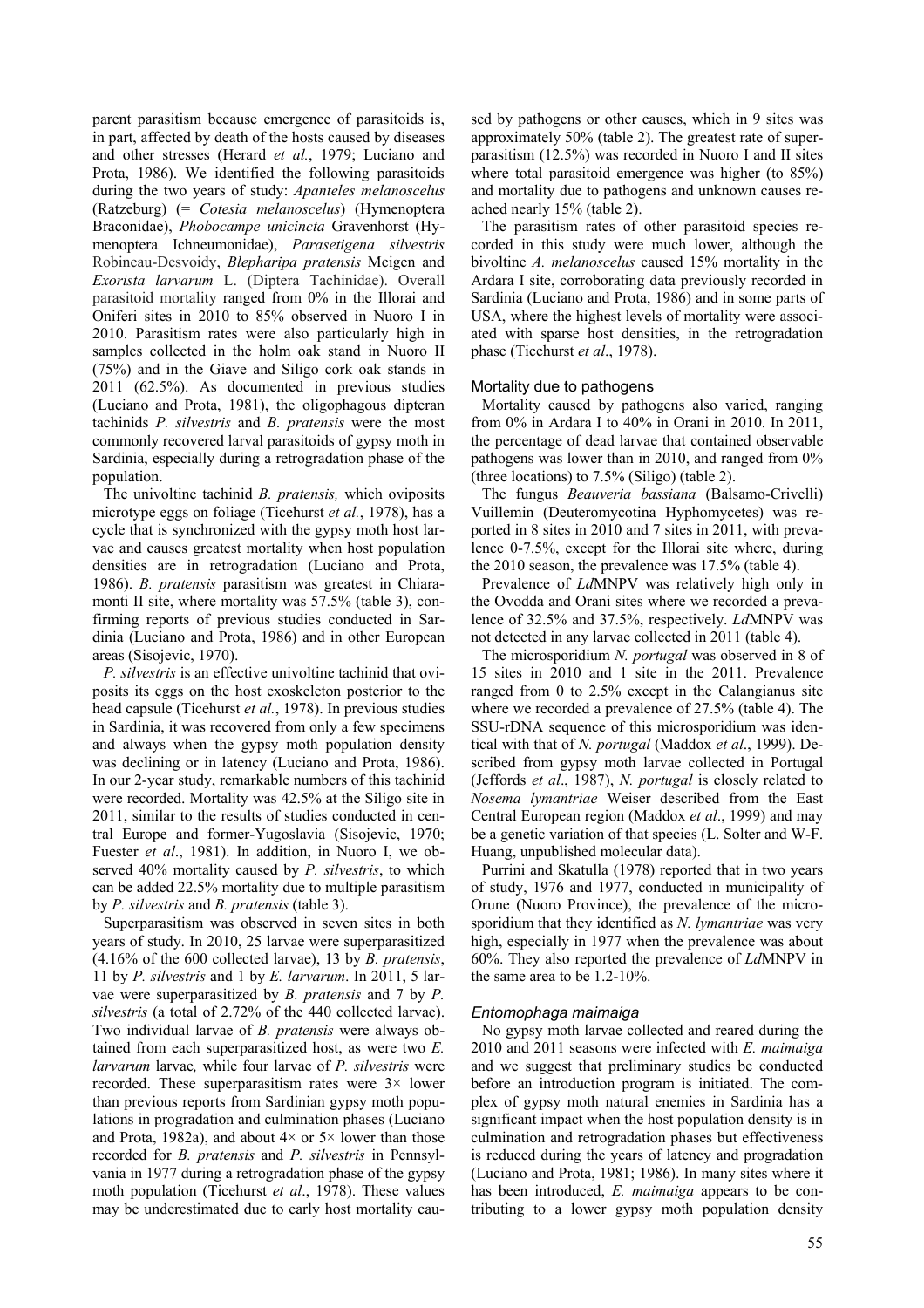|                 |      |                  | Beauveria        | Nosema           | Total pathogen  |
|-----------------|------|------------------|------------------|------------------|-----------------|
| Site            | Year | <b>LdMNPV</b>    | bassiana         | portugal         | mortality       |
|                 |      | $\frac{0}{0}$    | $\frac{0}{0}$    | $\%$             | $\frac{0}{0}$   |
| Calangianus     | 2010 | $\mathbf{0}$     | $\theta$         | 27.5             | 27.5            |
| Chiaramonti I   | 2010 | $\boldsymbol{0}$ | $\boldsymbol{0}$ | 2.5              | 2.5             |
| Chiaramonti II  | 2011 | $\boldsymbol{0}$ | 2.5              | $\boldsymbol{0}$ | 2.5             |
| Chiaramonti III | 2011 | $\boldsymbol{0}$ | $\theta$         | $\boldsymbol{0}$ | $\theta$        |
| Chiaramonti IV  | 2010 | $\mathbf{0}$     | 2.5              | $\mathbf{0}$     | 2.5             |
| Ardara I        | 2010 | $\boldsymbol{0}$ | $\boldsymbol{0}$ | $\boldsymbol{0}$ | $\theta$        |
| Ardara II       | 2011 | $\overline{0}$   | $\mathbf{0}$     | 2.5              | 2.5             |
|                 | 2010 | 10.0             | $\mathbf{0}$     | $\mathbf{0}$     | 10.0            |
| Siligo          | 2011 | $\boldsymbol{0}$ | 7.5              | $\theta$         | 7.5             |
| Giave           | 2010 | $\boldsymbol{0}$ | 2.5              | 2.5              | 5.0             |
|                 | 2011 | $\boldsymbol{0}$ | 2.5              | $\boldsymbol{0}$ | 2.5             |
| Montresta       | 2011 | $\boldsymbol{0}$ | $\boldsymbol{0}$ | $\boldsymbol{0}$ | $\mathbf{0}$    |
| <b>Bultei</b>   | 2011 | $\boldsymbol{0}$ | $\mathbf{0}$     | $\mathbf{0}$     | $\overline{0}$  |
| Bottidda        | 2010 | $\boldsymbol{0}$ | 2.5              | $\boldsymbol{0}$ | 2.5             |
|                 | 2011 | $\mathbf{0}$     | 2.5              | $\theta$         | 2.5             |
| Illorai         | 2010 | 2.5              | 17.5             | 2.5              | 22.5            |
|                 | 2011 | $\boldsymbol{0}$ | 2.5              | $\boldsymbol{0}$ | 2.5             |
|                 | 2010 | $\boldsymbol{0}$ | 7.5              | 0                | 7.5             |
| Bortigali       | 2011 | $\boldsymbol{0}$ | 2.5              | $\boldsymbol{0}$ | 2.5             |
| Oniferi         | 2010 | 5.0              | 7.5              | $\boldsymbol{0}$ | 12.5            |
|                 | 2011 | $\boldsymbol{0}$ | 2.5              | $\boldsymbol{0}$ | 2.5             |
| Orani           | 2010 | 37.5             | $\mathbf{0}$     | 2.5              | 40.0            |
| Nuoro I         | 2010 | 7.5              | $\boldsymbol{0}$ | 2.5              | 10.0            |
| Nuoro II        | 2010 | 2.5              | $\mathbf{0}$     | 2.5              | 5.0             |
| Ovodda          | 2010 | 32.5             | 2.5              | 2.5              | 37.5            |
| Abbasanta       | 2010 | 2.5              | 2.5              | $\theta$         | 5.0             |
| $Mean \pm SE$   |      | $3.84 \pm 1.87$  | $2.59 \pm 0.75$  | $1.82 \pm 1.05$  | $8.26 \pm 2.18$ |

**Table 4.** Pathogens and percent mortality caused by each species in gypsy moth larvae collected in Sardinia, Italy.

(Elkinton *et al.*, 1991; Weseloh, 2003) because epizootics are not host density dependent and occur even when host density is low (Hajek, 1999). A successful introduction of *E. maimaiga* into Sardinia would potentially reduce the need for control with microbial and chemical pesticides.

Studies in the USA showed that *E. maimaiga* is highly host specific and, in the field, has been found to cause mortality in only a few individuals of three closely related lepidopteran species (reviewed by Solter and Hajek, 2009). Similar studies should be conducted in Sardinia to confirm that *E. maimaiga* is not infective to native phyllophagus Lepidoptera. Several of these native species are parasitized by the same complex of parasitoids that parasitize the gypsy moth (Delrio *et al*., 1983; 1988; Delrio and Luciano, 1985) and may, therefore, act as reservoirs. *E. maimaiga* could potentially augment control provided by hymenopterous and dipteran parasitoids that emerge from these species. Little is known about the effects of the fungus on other gypsy moth pathogens, but *E. maimaiga* provides a case for riskbenefit analysis due to its ability to cause significant host mortality at both low and high density population levels.

After the introduction and establishment of *E. maimaiga* in Bulgaria, the fungus expanded its range and has recently been recovered from gypsy moth populations in Serbia (Tabaković-Tošić *et al.*, 2012), the European part of Turkey (Georgiev *et al.*, 2012) and Georgia (Kereselidze *et al.*, 2011), demonstrating a remarkable ability to spread. Understanding the dynamics of *E. maimaiga* as it spreads to new environments and its potential interactions in different gypsy moth parasite and pathogen systems will allow foresters and growers to make better informed decisions about treatment.

# **Acknowledgements**

This research was sponsored by the RAS (Autonomous Region of Sardinia) through a grant financed with the "Sardinia PO FSE 2007-2013" funds and provided according to the L.R. 7/2007 for the "Promotion of the Scientific Research and of the Technological Innovation in Sardinia". The study was supported by National Science Fund of Bulgaria, Project DO-02-282/2008. We thank Andrea Lentini, Achille and Michele Loi, Annalisa Zanda, Claudia Pistidda, Roberto Mattu and Raffaele Marongiu (Università degli Studi di Sassari) for their kind cooperation.

M. Contarini and P. Luciano performed the larval collection and rearing and determined the parasitoids and some pathogens; D. Pilarska, P. Pilarski and G. Georgiev carried out identification of pathogens; L. Solter and W-F. Huang carried out the *N. portugal* DNA sequencing.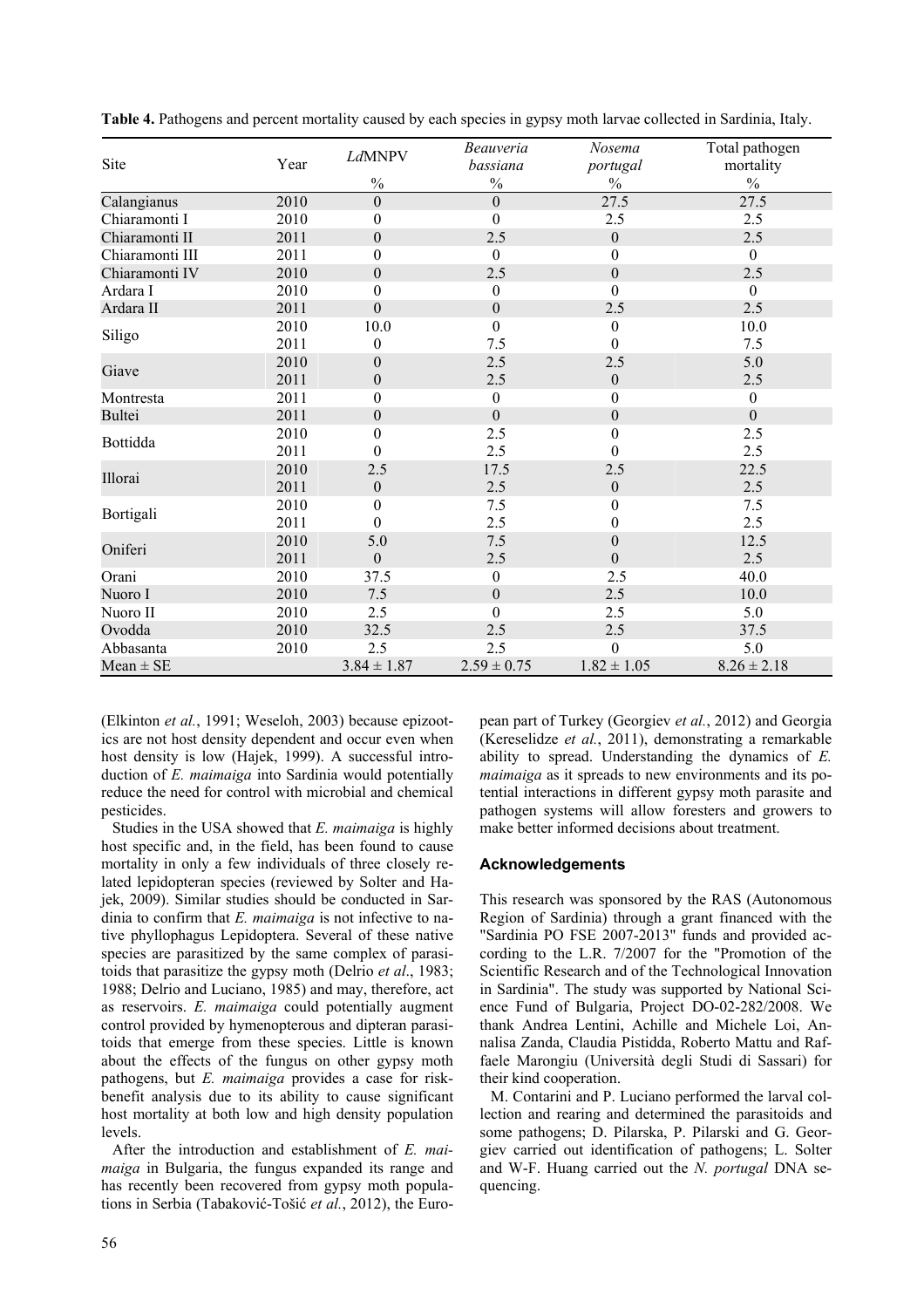#### **References**

- BAKER M. D., VOSSBRINCK C. R., MADDOX J. V., UNDEEN A. H., 1994.- Phylogenetic-relationships among *Vairimorpha* and *Nosema* species (Microspora) based on ribosomal-RNA sequence data.- *Journal of Invertebrate Pathology*, 64: 100- 106.
- BELL R. A., OWENS C. D., SHAPIRO M., TARDIFF J. R., 1981.- Mass rearing and virus production, pp. 599-600. In: *The gypsy moth: research toward integrated pest management* (DOANE C. C., MCMANUS M. L., Eds).- U.S. Department of Agriculture, Forest Service, Technical Bulletin, vol. 1584. Washington, USA.
- BOULTON T. J., 2004.- Responses of nontarget Lepidoptera to Foray 48B, *Bacillus thuringiensis* var. *kurstaki* on Vancouver Island, British Columbia, Canada.- *Environmental Toxicology and Chemistry*, 23: 1297-1304.
- BOULTON T. J., OTVOS I. S., HALWAS K. L., ROHIFS D. A., 2007.- Recovery of nontarget Lepidoptera on Vancouver Island, Canada: one and four years after a gypsy moth eradication program.- *Environmental Toxicology and Chemistry*, 26: 738-748.
- CAMBINI A., 1971.- Valutazione dei danni causati dagli insetti defogliatori alla quercia da sughero, pp. 327-339. In: *Atti del 1º convegno regionale del sughero*, Tempio Pausania, Italy, 14-16 ottobre 1971.
- CAMPBELL R. W., 1981.- Population dynamics, pp. 65-213. In: *The gypsy moth: research toward integrated pest management* (DOANE C. C., MCMANUS M. L., Eds).- U.S. Department of Agriculture, Forest Service, Technical Bulletin, vol. 1584. Washington, USA.
- COCCO A., COSSU A. Q., ERRE P., NIEDDU G., LUCIANO P., 2010.- Spatial analysis of gypsy moth populations in Sardinia using geostatistical and climate models.- *Agriculture and Forest Entomology*, 12: 417-426.
- CORDES N., HUANG W-F., STRANGE J. P., CAMERON S. A., GRISWOLD T. L., LOZIER J. D., SOLTER L. F., 2012.- Interspecific geographic distribution and variation of the pathogens *Nosema bombi* and Crithidia species in United States bumble bee populations.- *Journal of Invertebrate Pathology*, 109: 209-216.
- DELRIO G., LUCIANO P., 1985.- I parassiti ed i predatori di *Euproctis chrysorrhoea* L. in Sardegna (nota preliminare), pp. 825-832. In: *Atti XIV congresso nazionale italiano entomologia*, Palermo, Italy, 28 May - 1 June 1985.
- DELRIO G., LUCIANO P., PROTA R., 1978.- Dix ans d'observations sur l'entomofauna nuisible au Chêne-liege en Sardaigne, pour la protection de la forêt.- *Bollettino della Società Sarda di Scienze Naturali*, 18: 71-98.
- DELRIO G., LUCIANO P., PROTA R., 1983.- I parassiti di *Malacosoma neustria* L. in Sardegna, pp. 237-244. In: *Atti XIII congresso nazionale italiano entomologia*, Sestriere - Torino, Italy, 27 June - 1 July 1983.
- DELRIO G., LUCIANO P., FLORIS I., 1988.- I parassiti di *Tortrix viridana* L. in Sardegna, pp. 407-414. In: *Atti XV congresso nazionale italiano entomologia*, L'Aquila, Italy, 13-17 June 1988.
- ELKINTON J. S., LIEBHOLD A. M., 1990.- Population dynamics of gypsy moth in America.- *Annual Review of Entomology*, 35: 571-596.
- ELKINTON J. S., HAJEK A. E., BOETTNER G. H., SIMONS E. E., 1991.- Distribution and apparent spread of *Entomophaga maimaiga* (Zygomycetes: Entomophthorales) in gypsy moth (Lepidoptera: Lymnatiidae) populations in North America.- *Environmental Entomology*, 20: 1601-1605.
- FRAVAL A., HERARD F., JARRY M., 1978.- Methodes d'echantillonage des populations de pontes de *L. dispar* (Lep.: Lymantriidae) en Mamora (Maroc).- *Annales de Zoologie Ecologie Animale*, 10: 267-279.
- FUESTER R. W., DREA J. J., GRUBER F., HERARD F., 1981.- Explorations in Europe and Iran by the ARS European Parasite Laboratory: 1972-77, pp. 324-340. In: *The gypsy moth: research toward integrated pest management* (DOANE C. C., MCMANUS M. L., Eds).- U.S. Department of Agriculture, Forest Service, Technical Bulletin, vol. 1584. Washington, USA.
- GATEHOUSE H. S., MALONE L. A., 1998.- The ribosomal RNA gene region of *Nosema apis* (microspora): DNA sequence for small and large subunit rRNA genes and evidence of a large tandem repeat unit size.- *Journal of Invertebrate Pathology*, 71: 97-105.
- GEORGIEV G., PILARSKA D., MIRCHEV P., ROSSNEV B., PETKOV P., PILARSKI P., GOLEMANSKY V., TODOROV M., TAKOV D., HUBENOV Z., GEORGIEVA M., MATOVA M., KITANOVA S., 2010.- *Entomophaga maimaiga* - A factor for increasing stability and enhancing biodiversity in oak forests on the Balkan peninsula, pp. 181-185. In: *International scientific conference - forest ecosystems and climate changes*, Belgrade, Serbia, 9-10 March 2010.
- GEORGIEV G., MIRCHEV P., GEORGIEVA M., ROSSNEV B., PET-KOV P., MATOVA M., KITANOVA S., 2012.- First record of Entomopathogenic Fungus *Entomophaga maimaiga* Humber, Shimazu and Soper (Entomophthorales: Entomophthoraceae) in *Lymantria dispar* L. (Lepidoptera: Lymantriidae) in Turkey.- *Acta Zoologica Bulgarica*, 64 (2): 123-127.
- GRAY R. H., LORIMER C. G., TOBIN P. C., RAFFA K. F., 2008.- Pre-outbreak dynamics of a recently established invasive herbivore: roles of natural enemies and habitat structure in stage-specific performance of gypsy moth (Lepidoptera: Lymantriidae) populations in northeastern Wisconsin.- *Environmental Entomology*, 37: 1174-1184.
- HAJEK A. E., 1999.- Pathology and epizootiology of *Entomophaga maimaiga* infections in forest Lepidoptera.- *Microbiology and Molecular Biology Review*, 63: 814-835.
- HAJEK A. E., BUTLER L., LIEBHERR J. K., WHEELER M., 2000.- Risk of infection by the fungal pathogen *Entomophaga maimaiga* among Lepidoptera on the forest floor.- *Environmental Entomology*, 29 (3): 645-650.
- HERARD F., MERCADIER G., ABAI M., 1979.- Situation de *Lymantria dispar* (*Lep*.: *Lymantriidae*) et de son complexe parasitaire en Iran, en 1976.- *Entomophaga*, 24: 371-384.
- JEFFORDS M. R., MADDOX J. V., O'HAYER K. W., 1987.- Microsporidian spores in gypsy moth larval silk: a possible route of horizontal transmission.- *Journal of Invertebrate Pathology*, 49: 332-333.
- KEENA M. A., CÔTÉ M. J., GRINBERG P. S., WALLNER W. E., 2008.- World distribution of female flight and DNA variation in *Lymantria dispar* (Lepidoptera: Lymantriidae).- *Environmental Entomology*, 37 (3): 636-649.
- KERESELIDZE M., PILARSKA D., HAJEK A., JENSEN A. B., LINDE A., 2011.- First record of *Entomophaga maimaiga* Humber, Shimazu & Soper (Entomophthorales: Entomophthoraceae) in Georgia.- *Biocontrol Science and Technology*, 21: 1375-1380.
- LIEBHOLD A. M., GOTTSCHALK K. W., MUZIKA R. M., MONT-GOMERY M. E., YOUNG R., O'DAY K., KELLEY B., 1995.- *Suitability of North American tree species to the gypsy moth: a summary of field and laboratory tests*.- U.S. Forest Service General Technical Report NE-211.
- LUCIANO P., 1989.- L'impiego delle trappole a feromone nella programmazione della lotta alla *Lymantria dispar* L. In: *Proceedings of "Avversità del Bosco e delle Specie Arboree da Legno"*, Firenze, Italy, 15-16 October 1987.
- LUCIANO P., LENTINI A., 1999.- Effects of *Bacillus thuringiensis* and defoliations by gypsy moth on lepidopterous fauna in cork oak forests.- *IOBC/wprs Bulletin*, 22: 115-119.
- LUCIANO P., LENTINI A., 2012.- Ten years of microbiological control program against lepidopterous defoliators in Sardinian cork oak forests.- *IOBC/wprs Bulletin*, 76: 175-178.